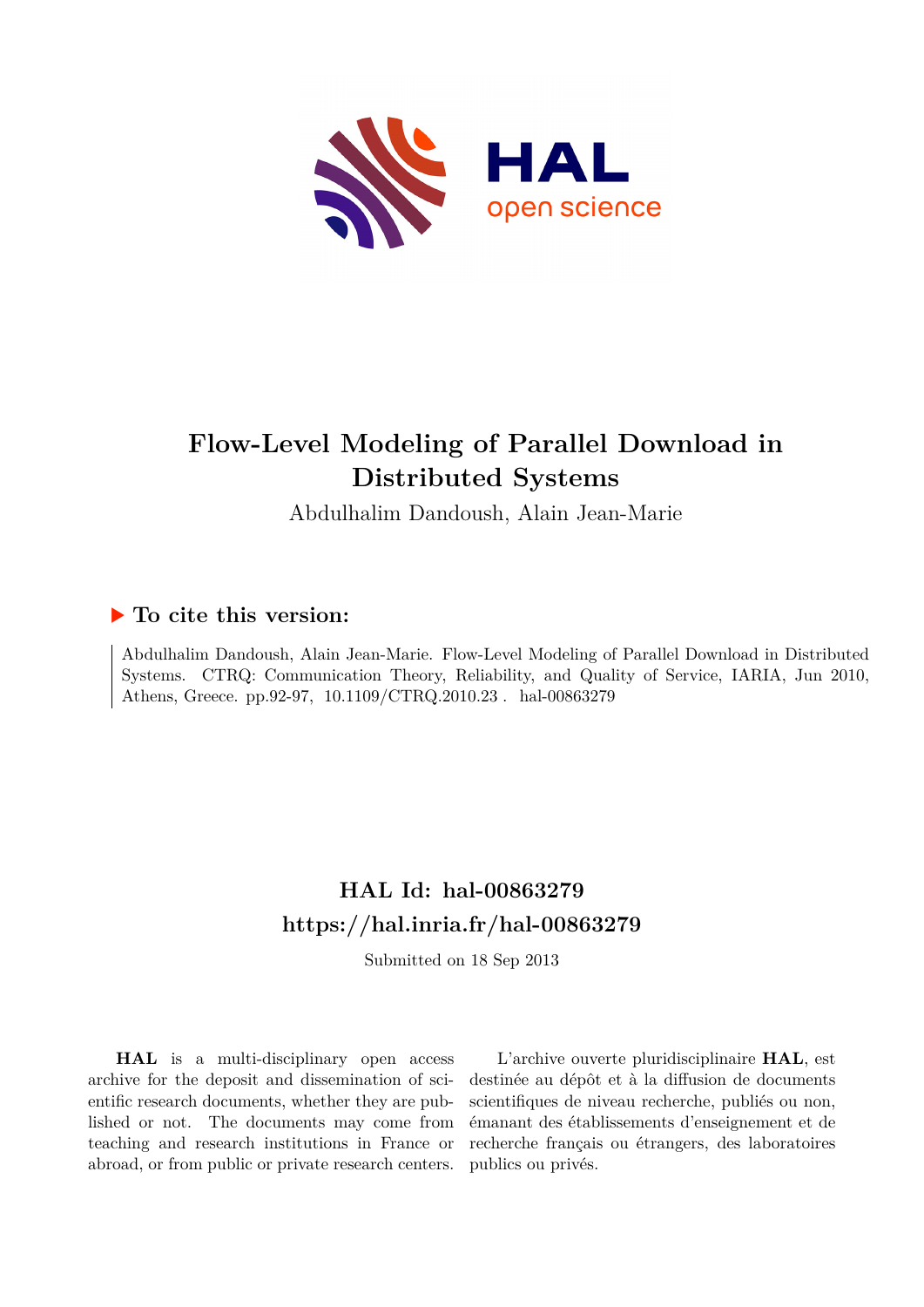### **Flow-Level Modeling of Parallel Download in Distributed Systems**

Abdulhalim Dandoush *INRIA, 2004 Route des Lucioles, BP 92, F-06902 Sophia-Antipolis, Abdulhalim.Dandoush@sophia.inria.fr*

*Abstract***—Response time is the primary Quality of Service metric for parallel download systems, where pieces of large files can be simultaneously downloaded from several servers. Determining response times in such systems is still a difficult issue, because the way the network bandwidth is shared between flows is as yet not well understood. We address the issue by exploring the practical relevance of the hypothesis that flows share the network bandwidth according to the maxmin fairness paradigm. We have implemented into a flow-level simulator a version of the algorithm, which calculates such a bandwidth allocation, which we have called the "progressivefilling flow-level algorithm" (PFFLA). We have programmed a similar model over NS2 and compared the empirical distributions resulting from both simulations. Our results indicate that flow-level predictions are very accurate in symmetric networks and good in asymmetric networks. Therefore, PFFLA would be extremely useful to build flow-level simulators and, possibly, to perform probabilistic QoS calculations in general P2P networks.**

*Keywords***-distributed systems, performance evaluation, response time, simulation model, max-min fairness**

#### I. INTRODUCTION AND RELATED WORK

The growth of storage volume, bandwidth, and computational resources for PCs has opened the way to parallel download systems, which rely on data fragmentation and distributed storage. Files are partitioned into fixedsize blocks that are themselves partitioned into fragments. Fragments are usually stored on different locations. Given this configuration, a user wishing to retrieve a given block of data would need to perform multiple downloads, generally in parallel for an enhanced service. The transfer of sequences of packets on one long-term TCP connection (e.g., download a fragment of data between two peers in a P2P system or between a client and a server through the FTP protocol) defines a "flow". A flow can as well refer to the sequences of packets that constitute a block of data and that follow several TCP connections simultaneously. In this work, we will consider the former definition.

One measure of the quality of the service given by the distributed storage/parallel download infrastructure is the time it takes to retrieve the complete document. This in turns depends on the throughput of the different flows created to obtain the fragments of this document. Their values are, *a priori*, a function of the demand and capacities of the complete network entities: clients, servers and links.

Alain Jean-Marie *INRIA and LIRMM, CNRS/Universite Montpellier 2, ´ 161 Rue Ada, F-34095 Montpellier ajm@lirmm.fr*

The basic problem of predicting the instantaneous shares of the bandwidth received by each flow of a TCP-based network has received quite some attention in the last 15 years, in connection with the notion of *fairness*; yet, there is no clear consensus in the literature on a simple formula or algorithm to give a reasonable solution of this problem. Such an algorithm would be extremely useful to build flow-level simulators and, possibly, to perform probabilistic performance calculations.

On the one hand, some authors have shown that the dynamics of TCP can be quite chaotic is some situations. Other authors on the other hand, have argued that TCP tends to share the bandwidth between flows quite *fairly*: for instance, Heyman *et al.* [1], followed by Fredj *et al.* [2].

Other studies have put forward the concepts of maxmin fairness, proportional fairness, balanced fairness and utility-based resource-sharing models (see e.g., [3] and the reference therein). One conclusion of these studies is that throughput allocations resulting from the use of the TCP protocol for infinitely long flows are usually *not* max-min fair. However, the results of Bonald and Proutière [4] suggested that when the flows are dynamic (flows are continuously created and have a finite duration), the average throughput obtained by flows under various sharing mechanism tend to be similar. It is quite possible that, from a practical perspective, the predictions obtained with a max-min fair sharing mechanism may be "good enough".

The purpose of this paper is to assess whether max-min fairness for the allocation throughput is a proper model when evaluating response times of parallel downloads.

Given the variety of situations to be studied, we begin with the simplest scenario: a symmetric network in which we assume that capacity constraints are located at the client/server nodes, and not inside the network. We also assume that all RTTs are equal: the question of how to handle different round trip times is left for future work.

We use an algorithm, which calculates an instantaneous throughput for each individual flows in a certain set of flows, given the upload and download capacities of the client and server nodes. This algorithm can be seen as a variant of the "progressive filling" [3] algorithm of [5]: we name it as the Progressive Filling Flow Level Algorithm (PFFLA). The validation of this algorithm consists in characterizing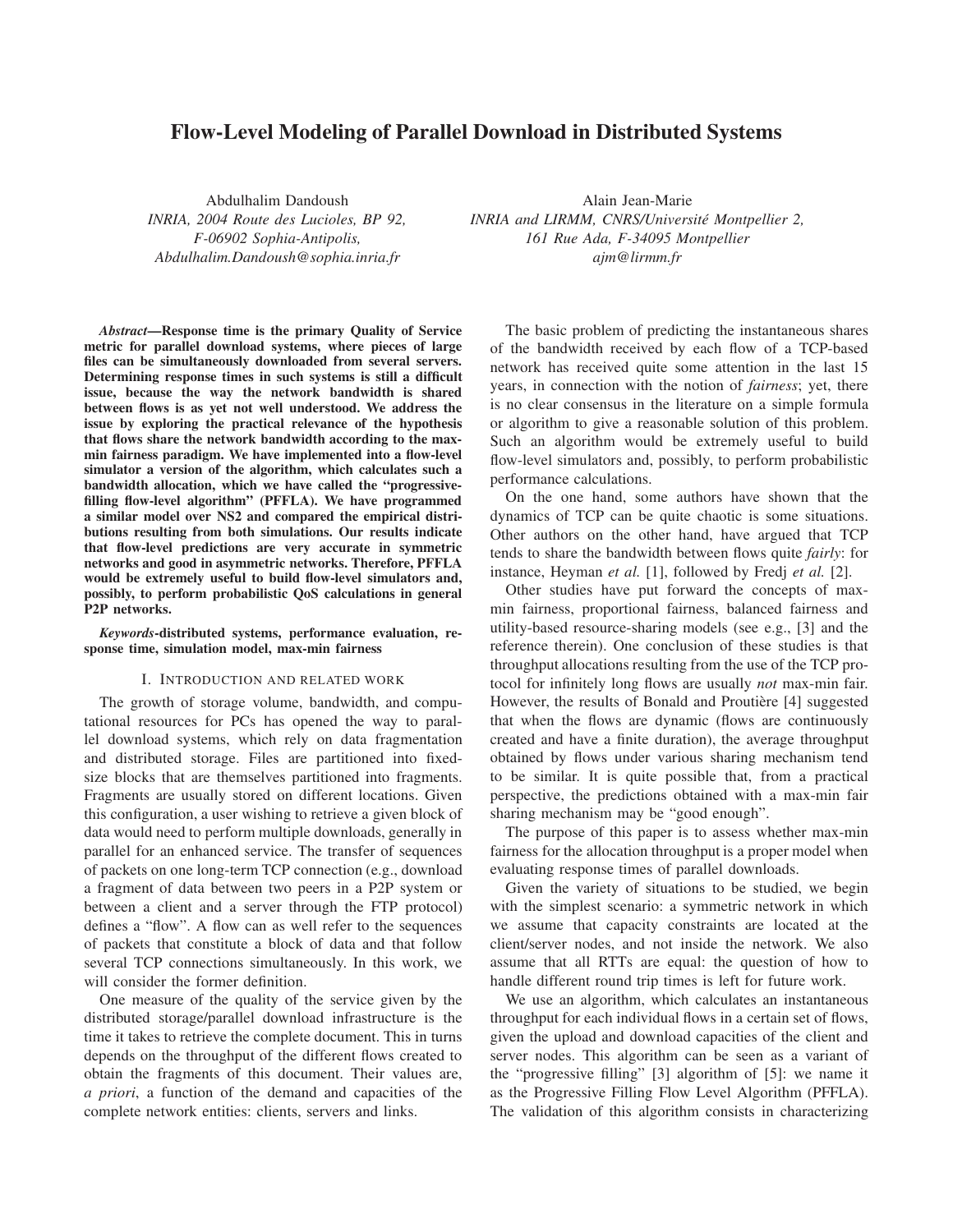the response time of parallel downloads in a distributed storage system, through simulations. We have implemented the PFFLA in a flow-level simulator of parallel downloads, and we have programmed a similar model over NS2. The response times in the flow level simulator have been compared to that of the packet-level simulations in NS (both distributions and averages). This experimental setting is, to the best of our knowledge, original in at least three features. First, we consider flows related to downloads in parallel, which are synchronized when they are created. In addition, the performance metric is the global response time, not that of individual flows. Second, we consider that the possible bottlenecks for flows occur only at the edge of the network, never inside. Finally, we consider large numbers of nodes (up to 500) and flows (up to  $4.10^5$ ).

Our results show that the relative error between PFFLA and NS-2 for the expected value is less than 2% for relatively large loads in the system (e.g.,  $70\%$ ) and less than 1% for low loads in the symmetric up/down case and less than 5% respectively for relatively large loads in the system (e.g.,  $50\%$ ) and less than  $1\%$  for low loads in the asymmetric case. We conclude that PFFLA is a reliable mechanism to analyze the service response time in many systems based on P2P and Grid computing concepts such as Storage Systems and Grid Delivery Networks.

The rest of this paper is organized as follows. Section II overviews the system assumptions and notation. Section III describes the flow-level simulation algorithm "PFFLA". In Section IV, comparisons between packet-level and PFFLA are introduced and discussed. Last, Section V concludes the paper and highlights some future directions.

#### II. SYSTEM DESCRIPTION AND NOTATION

In the following, we will distinguish the *servers*, which are computers that provide a storage service, from the *clients* whose objective is to retrieve data from the servers to account for the fact that flows (transfer of sequences of data units from a server to a client) have a direction. In the terminology of P2P-based systems, each "peer" has the role of both a client and a server. It is usual that peers are connected to the core network through a single link, and that the communication link from the network to the peer (upload link) and the one from the peer to the network (download link) are not shared. Their capacity may actually not even be the same, as with ADSL network accesses. In that case, the entities client and server can be considered as two distinct nodes. On the other hand, if the network access is indeed shared between input and output, the peer is represented by one node. In the following, we shall only consider the first situation.

In this study, we are interested in systems where blocks of data are partitioned into several equally sized fragments stored randomly over different servers. We will consider both symmetric (upload/download capacities are identical) and asymmetric situations. The following assumptions and notations will be enforced throughout the paper.

*Network assumptions.* The considered network consists in a set of N nodes:  $\mathcal{N}/2$  are servers and  $\mathcal{N}/2$  are clients.

Its logical structure is that of a star, with an infinitecapacity central node. In other word, the interconnection network underlying the parallel download application is assumed not to introduce capacity constraints. Only the upload or download links (the branches of the star) have a limited capacity.

The capacity of upload links (from servers to the network) is  $C_u$ , the capacity of download links (from network to clients) is  $C_d$ .

The temporal distance (measured as the round-trip time, RTT) is assumed to be the same between all pairs of nodes (clients or servers).

#### *Data and traffic assumptions.*

Each block of data  $D$  of size  $S_B$  is partitioned into s fragments of size  $S_F$ . The s servers that hold fragments of a given block of data  $D$  are uniformly selected over all servers in the system, and are all distinct.

Each download request of a block of data issued by a client will generate s flows (parallel requests toward s distinct servers).

The assumption on the uniform distribution of the blocks of some document corresponds to the situation where a very large number of documents exist, and/or each fragment of each document has been replicated a large number of times. In that situation, it is unlikely that the set of blocks needed by two distinct requests will be correlated. The network being symmetric, it is reasonable to assume that fragments have been uniformly distributed. The assumption that different fragments of some document are stored on different peers is common in P2P-based systems: it results mainly from privacy and data ownership issues.

#### III. DESCRIPTION OF THE ALGORITHM

The notion of max-min (or maximin) fairness was first introduced in the context of networking by Bertsekas and Gallager [5] as a design objective for flow control schemes. The main idea of max-min fairness is to maximize the allocation of each flow  $f$  subject to the constraint that an incremental increase in f's allocation does not cause a decrease in some other flow's allocation that is already as small as f's or smaller [5, p. 526]. The algorithm provided in this reference for computing the unique max-min fair allocation, has been later described as a "Progressive Filling". We have used in our analysis the following variant using the same concept. Accordingly, we named it the Progressive Filling Flow Level Algorithm (PFFLA). For more details on the max-min fairness, refer to [5, ch. 6], [3] or to our Technical Report [6].

For the purpose of formalizing the description of the PFFLA, introduce the following notation. A node (server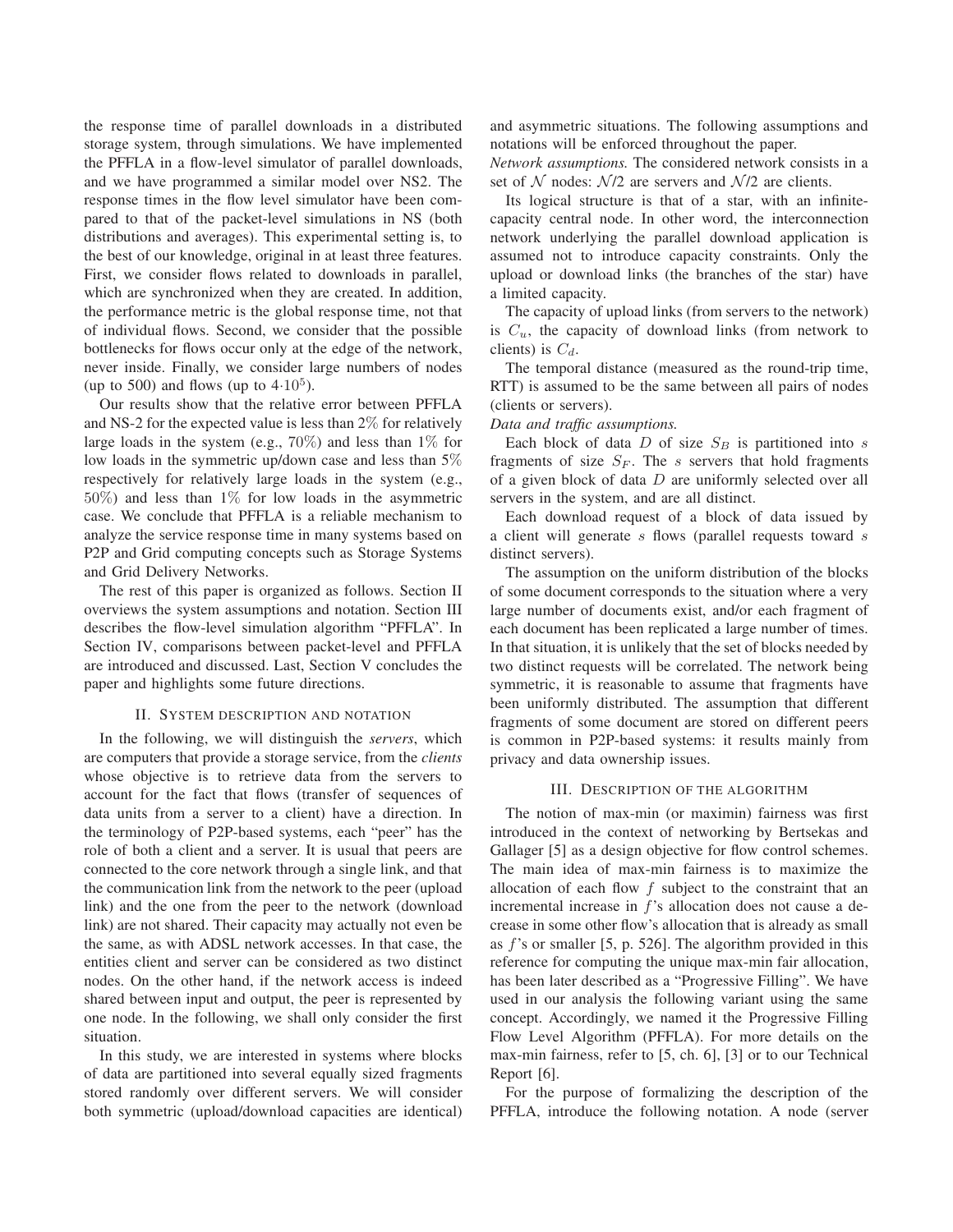or client) will be represented by the link that connects it to the network core. The network is assumed to be made of a set A of links. Each link a has a capacity  $C_a$ . The traffic is formed by a set  $F$  of flows. We assume that flows cannot be split between several routes of the network. This implies that we can assume that each flow f has a throughput  $\theta_f \geq 0$ , and crosses certain links of A. We write  $f\nabla a$  to denote the fact that  $f$  crosses  $a$ . Using this notation, the total flow on link a of the network is then given by:

$$
F_a = \sum_{f \nabla a} \theta_f.
$$

The capacity constraint for the network is then:

$$
F_a \le C_a, \quad \forall a \in \mathcal{A} \; . \tag{1}
$$

**Data**: A set of links  $A$  with their capacities  $C_a$ , and a set of flows F **Result**: A throughput value for each flow **begin** Remove from  $A$  nodes without flows ; **while** A *not empty* **do foreach** a ∈ A **do** //  $N_a$ : the number of flows crossing link a  $N_a \leftarrow \# \{ f \in \mathcal{F} | f \nabla a \}$ ; **end** // find the bottleneck link  $a^*$  and its throughput calculate  $\theta^* = \min_{a \in \mathcal{A}} C_a / N_a$ ; calculate  $a^* = arg \min_{a \in \mathcal{A}} C_a/N_a$ ; **foreach** f*,* f∇a <sup>∗</sup> **do** set  $\theta_f = \theta^*$ ; **foreach**  $a \in \mathcal{A}$ ,  $f \nabla a$  **do**  $C_a \leftarrow C_a - \check{\theta}^*$ **end** remove  $f$  from  $\mathcal F$ ; **end** remove from  $A$  links without flows ; **end return**  $\{\theta_f\}$ **end**

**Algorithm 1**: Algorithm PFFLA

The fact that this algorithm produces a max-min allocation satisfying the throughput constraint (1), can be checked the same way as for the Progressive Filling Algorithm: see again [6] for details.

Notice that it is possible to add constraints on the throughput of flows. For instance, the throughput of a TCP flow on a lossless connexion with RTT  $\tau$  and maximum window size w is always less than  $w/\tau$ . Note also that we have made the assumption that the network can be represented by a star, and the flows cross exactly two links: one upload link and one download link. The algorithm is capable to handle general situations however.

#### IV. EXPERIMENTAL RESULTS

#### *A. Parameter values*

We ran a total of eleven experiments; six in symmetric peers download/upload capacities scenarios and five in asymmetric scenarios (more experiments are described in the Technical Report [6]).

The set-up of the simulation parameters is summarized in Table I. The capacities that we have selected in the simulations vary between the values of the ISDN and ADSL technologies (384, 576 and 1500 kbps). In experiments 1– 6, nodes are homogeneous: they have all the same network access capacity. In Experiments 7–11, capacities of clients and servers are asymmetric.

Download requests at each client node arrive according to some Poisson process of given rate  $\lambda$ . The different request processes are independent. This assumption is reasonable in practice: Guha *et al.* have shown in [7] that in real networks, and when the number of clients is large, the request arrival process can be reasonably modeled by a Poisson process. We vary the value of the request generation rate across the experiments such that the total load in the system  $\rho$  (see below) varies from  $6\%$  up to  $70\%$ .

The last setting concerns the blocks and fragments sizes that are stored in the system. Fragment sizes  $S_F$  (resp. block sizes  $S_B$ ) in P2P systems, for instance, are typically between 256KB and 4MB each (resp. between 4MB and 9MB each). We will consider in most of our experiments  $S_F = 2MB$ and  $S_B = 8MB$ , except in Experiment 1 where  $S_F = 1MB$ and  $S_B = 4MB$ . Therefore  $s = 4$  in all experiments. In the asymmetric scenarios, we have chosen the two link capacities values 1500/384 kbps, except in Experiment 11 where the capacities values are 2000/384 kbps. So, in all the asymmetric experiments, except in the last one, the capacity of a server is slightly larger than  $1/s$  times the capacity of a client.

For the packet-level simulation, we consider a fixed constant value of 2ms for the link propagation delays. The main TCP configurations are as follows: we use TCP segment size  $(S<sub>pkt</sub>)$  of 1460 Bytes, the upper bound on the advertised window for the TCP connection is set to 40, the initial size of the congestion window on slow-start is 2, and the TCP/IP header size  $(h_{iv})$  is 40 Bytes. The P2P application layer header  $(h_a)$ , which is implemented over the NS transport layer, is 13 Bytes for each fragment. The queue management type used in the links is "DropTail" with size of 500 packets. The maximum window size is left to NS2's default of 64kB. Given our assumptions on propagation delay, this gives a maximum TCP throughput of  $64kB/8ms = 8MB/s$ , largely superior to the capacity of the links. Therefore, maximum window effects are not expected to restrict the throughput of file transfers.

In the flow-level simulation, and when calculating the total amount of data sent in the TCP flows, we neglect the fact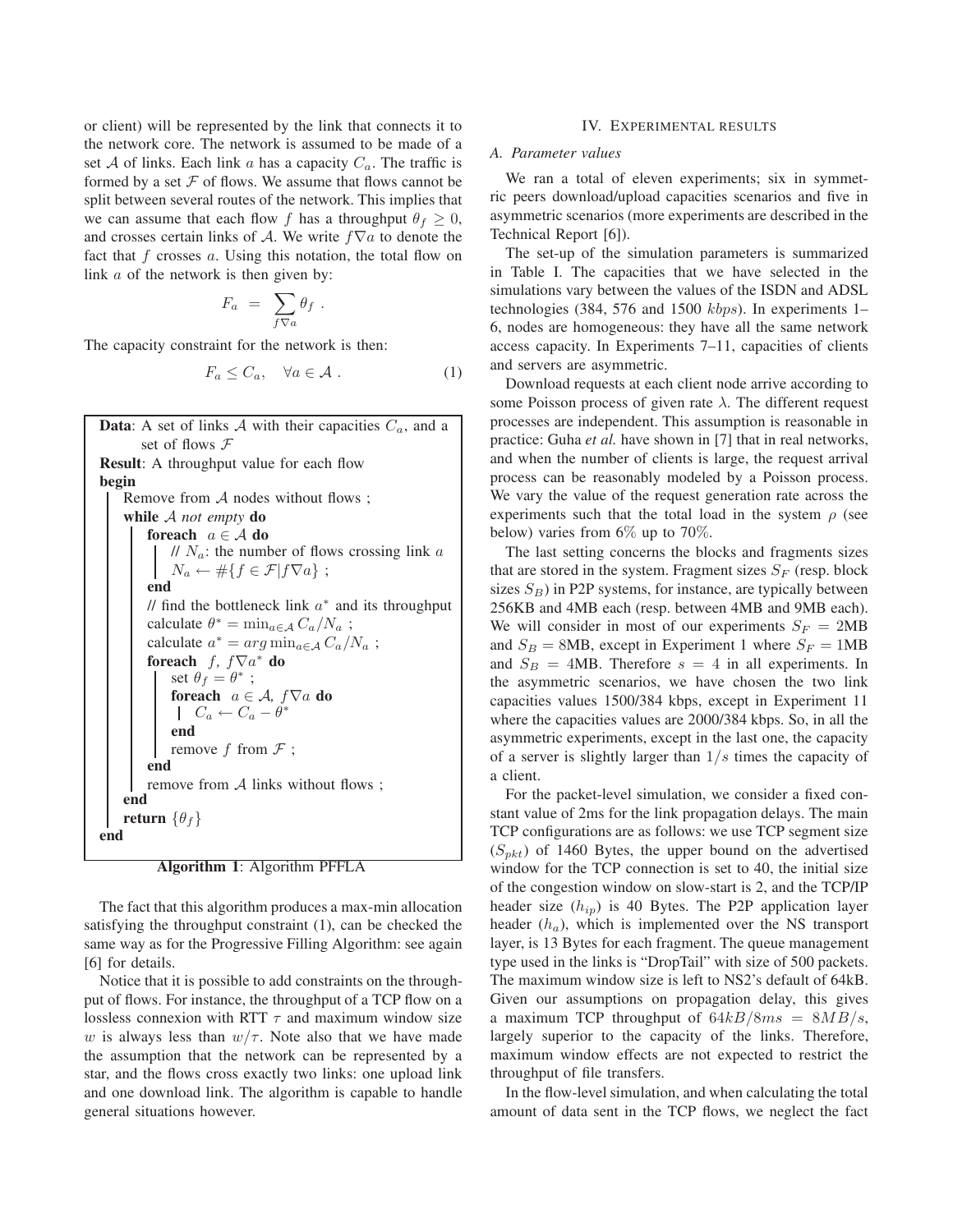that one data packet may be incomplete after segmentation. We also neglect the packets sent during the opening and the closing of the TCP connection, and we assume that no retransmission occurs. The total amount of data transported during the download of one document is then calculated by multiplying the application data size by the overhead factor due to packet headers, that is:

$$
L(bits) = s \times (S_F(bits) + h_a(bits)) \times (1 + h_{ip}/S_{pkt}).
$$

Consider a client node with link capacity C. The time to download a complete document would be, when no interferences from other downloads occur:  $\sigma = L/C$ . On the other hand, if the global arrival rate of document requests is  $\lambda$ , the rate of requests arriving at a particular client is  $\lambda/(\mathcal{N}/2)$ . Accordingly, the load factor of a client link of capacity  $C$  in the network is:

$$
\rho = \lambda s \times \frac{(S_F(bits) + h_a(bits)) \times (1 + h_{ip}/S_{pkt})}{C(bps)\mathcal{N}/2}.
$$
\n(2)

Consider now a server node with link capacity C. Given our assumption on the uniform repartition of blocks on servers, the rate of arrivals of fragment requests at the servers is  $\lambda s/(\mathcal{N}/2)$ . The duration of one request should be  $\sigma/s$ since only one fragment is concerned. Finally, the load factor of the server's link is given by Equation (2) also.

In the symmetric cases,  $\rho$  can also be interpreted as the load of the whole network (ratio of global data requests to global transfer capacity). In the asymmetric cases, we take  $\rho$  as the load of the links with the smallest capacity.

#### *B. Simulators and Metrics*

We have developed a packet-level simulator and a flowlevel simulator for our model. The packet-level simulator is build using NS2; implementation details are reported in [8].

The flow-level simulator consists in the embedding the PFFLA (Algorithm 1) into a discrete-event simulator handling the arrival and the departure of flows. The principle is that every time the set of flows present in the network changes, the bandwidth shares are re-computed with the algorithm, and it is assumed that these throughputs are obtained instantaneously. The program keeps track of the remaining quantities to be downloaded in each flow, and can compute the date of the next event: arrival or end of download. Both simulators are instrumented so as to produce response times for fragments and complete documents.

The metric we are interested in is the *download time* of a document. For a given request, this is the maximum between the download time of the s fragments of the document. Of course, this is a random variable, and we measure its empirical distribution and empirical average. The empirical average obtained with the packet-level and flow level simulators are denoted with  $E[T_{NS}]$  and  $E[T_{FLA}]$ , respectively. In the view of the fact that the flow-level simulator ignores the delay for establishing and closing the TCP connections and propagation delays, there will be, for any experiment, a very small difference between the minimum values obtained from both simulators. Therefore, we denote by  $E[T_{NS}]$  the measured download time for NS, corrected by a constant value so that the minimal values for both simulators are the same. This last metric will be used later to compare the average response times in both simulators. However, we have not corrected this systematic error in the figures, presented later in this paper, for illustrative purpose.

In addition, we have compared the average document download times with the average response time in a simple queueing system. The rationale for this is that, if the throughput of the connections were limited only by the client's capacity, then the link would behave as a Processor Sharing queue. This is because the size of the fragments is the same, so that the response time of all  $s$  fragments is the same, and all s fragments can be actually considered as a single "customer". The client's bandwidth is then shared between different requests. Since requests arrive according to a Poisson process, the model is that of a  $M/D/1$ processor sharing (PS) queue. This model is expected to work well when the load is small: indeed, in that case it is unlikely that flows will be limited on the server side. We can test easily this conjecture since the average response time in this queue is well-known to be as follows (measured in seconds, with the value of  $\sigma$  computed previously):

$$
E[T_{PS}] = \frac{\sigma}{1-\rho} . \tag{3}
$$

.

Known results on the PS queueing model also include the distribution of the response time. The relevant formulas and more comparisons are provided in [6].

We will compute the relative error (RR) between  $E[T_{NS}]$ and  $E[T_{PS}]$ , on one hand, and between  $\hat{E}[T_{NS}]$  and  $E[T<sub>FLA</sub>]$  on the other hand. The relative error, for instance in the first case, is calculated as follows:

$$
RR(NS, FLA) = \frac{\hat{E}[T_{NS}] - E[T_{FLA}]}{\hat{E}[T_{NS}]}
$$

#### *C. Results*

For flow-level simulations, we have collected 100000 samples of the document download time in every case, whereas this number was at least of 30000 for packet-level simulations. The execution times (not fully reported here for lack of space) are: from milliseconds to minutes for PFFLA, and from 20 hours and up for NS simulation. We conclude that the flow-level algorithm is very efficient in terms of time. How good is it in term of accuracy?

To answer this question, we first depict in Figures 1 and 2 the empirical complementary cumulative distribution function (CCDF) of the block download time obtained form both simulators, and for some selected experiments.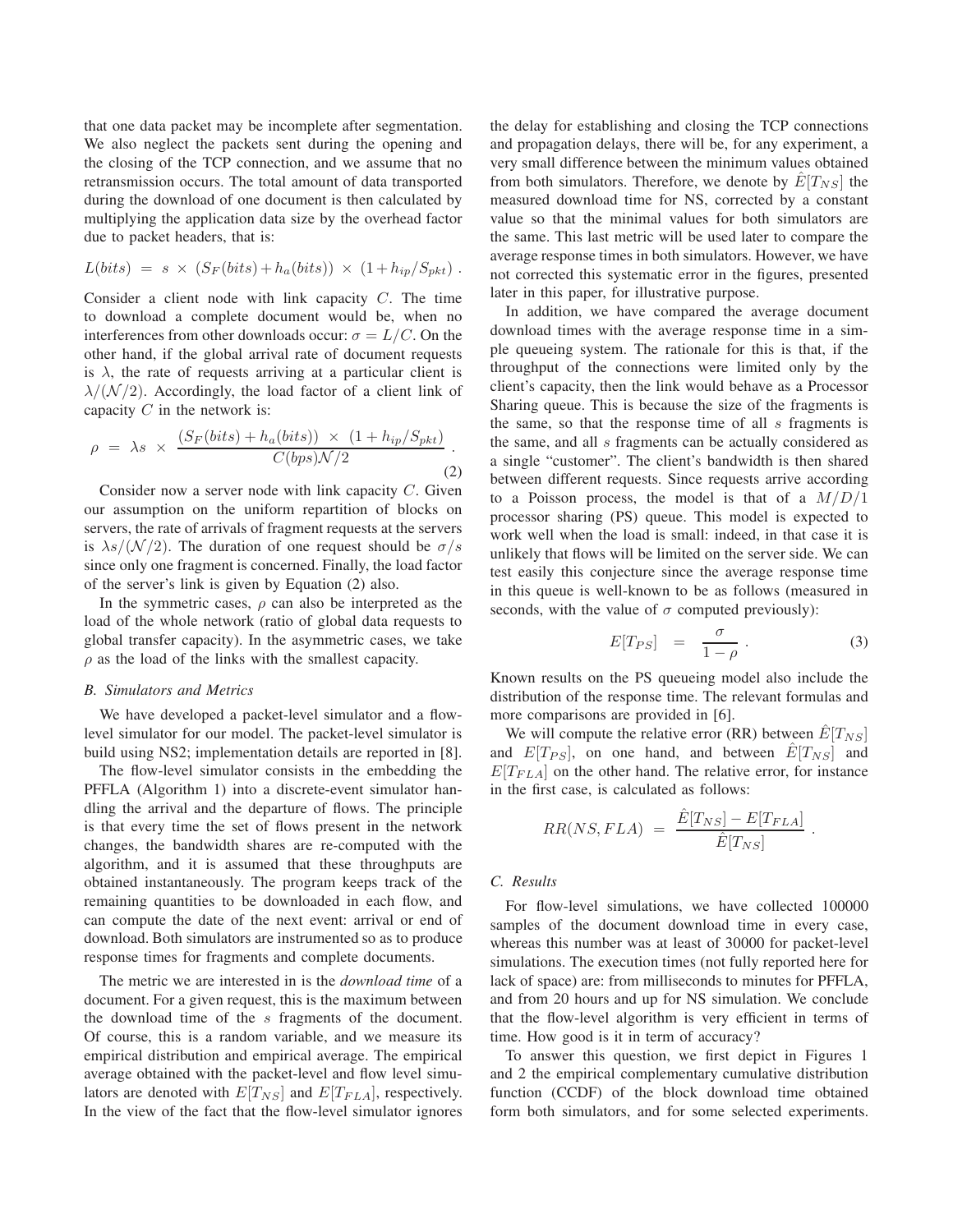Experiment  $N/2$   $C_d/C_u$   $S_B/S_F$   $1/\lambda$   $\rho$ <br>number peers kbps MB sec. % number **peers** kbps MB sec. % 1 25 384/384 4/1 60 6 2 2 250 576/576 8/2 1.913 25<br>3 250 1500/1500 8/2 0.510 36 1500/1500 4 250 1500/1500 8/2 0.367 50<br>5 250 1500/1500 8/2 0.306 60 1500/1500 6 250 1500/1500 8/2 0.262 70 25 1500/384 8/2 59.81 12<br>250 1500/384 8/2 5.98 12 8 250 1500/384 8/2 5.98 12<br>9 500 1500/384 8/2 2.99 12 9 500 1500/384 8/2 2.99 12<br>10 500 1500/384 8/2 0.718 50 10 500 1500/384 11 500 2000/384 8/2 0.718 50

Table I EXPERIMENTS SETUP

Table II MEASUREMENTS FOR THE PFFLA AND THE PACKET-LEVEL SIMULATION; COMPARISON WITH THE PS MODEL

| Ex.<br>nb      | $\hat{E}[T_{NS}]$<br>sec. | $E[T_{FLA}]$<br>sec. | RR%<br>NS/FLA | $E[T_{PS}]$<br>sec. | $RR\%$<br>NS/PS |
|----------------|---------------------------|----------------------|---------------|---------------------|-----------------|
|                | 96.062                    | 95.45                | $0.6\%$       | 95.44               | $0.6\%$         |
| $\mathfrak{2}$ | 161.252                   | 160.196              | $0.6\%$       | 166.132             | $-3\%$          |
| 3              | 73.547                    | 73.346               | $0.2\%$       | 71.7692             | $2.4\%$         |
| 4              | 99.501                    | 97.75                | 1.7%          | 91.864              | $7.6\%$         |
| 5              | 129.066                   | 127.691              | $1\%$         | 114.83              | 11%             |
| 6              | 176.45                    | 180.05               | $-2\%$        | 153.107             | 13.2%           |
|                | 61.137                    | 62.901               | $-2.8\%$      | 52.19               | 17%             |
| 8              | 64.738                    | 64.935               | $-0.3\%$      | 52.19               | 19.3%           |
| 9              | 65.298                    | 65.182               | $-0.18\%$     | 52.19               | 20%             |
| 10             | 144.615                   | 149.213              | $-3.1\%$      | 91.865              | 36\%            |
| 11             | 142.1                     | 149.213              | $-5\%$        | 68.45               | 51.8%           |

We report then in Table II the expected block download time obtained from both simulation levels and from the PS formula (3) for all experiments, together with relative errors.

The results show that for small system load, the download time predicted by the PFFLA fits exactly that of NS-2, for average values as well as for distributions. The relative error between the average values is very small as shown in Table II. The average value calculated from the PS formula is also very close but the relative error between average values of PS and NS-2 is slightly larger than that between PFFLA and NS-2. This confirms that the prediction of the duration of TCP flow is accurate. The various phenomena, which typically perturb the throughput of TCP (slow-start phase, packet losses, buffer fluctuations) happen very rarely of have little influence in this case.

When  $\rho$  is relatively large, some buffers can fill up more frequently, and then some flows tend to be relatively long in the NS-2 simulation. However, the relative errors between average values of PFFLA and NS-2 are slightly more important in this case but still very small. In particular, the RR is less than  $2\%$  in the symmetric case and less than 5% in the asymmetric case. It is clear from Figure 1(b) that the distributions measured by both simulators are different in the symmetric case for very high load, but average values turn out to be almost identical. The same observation holds for asymmetric cases, see Figure 2(b).

The accuracy of the PS approximation for the average download time is acceptable for symmetric cases up to  $\rho = 36\%$ , and degrades above  $\rho = 50\%$ . The accuracy for the complete distribution can be assessed on Figure 1(a) for a load of 36%. In the asymmetric cases, the approximation is bad at low loads, and very bad at large loads. The explanation for this is the following. The download of a block at a client can be slowed down by two phenomena. The first one is that a second request arrives at the client node. This is taken into account by the PS model. The second one is that one TCP flow is slowed down at the server side. This requires that at least  $sC_u/C_d$  blocks are downloaded simultaneously from the server. In the symmetric cases, this value is  $s = 4$  and the event rarely happens, even for moderate loads. In the asymmetric case, this value is close to 1 and the slowdown is much more frequent. The PS queueing model breaks down when such events occur, which explains the bad accuracy of  $E[T_{PS}]$ .

Another observation is that larger the network size, better the performance of PFFLA and worse the performance of PS model as illustrated by Experiments 7, 8 and 9. The number of peers in these experiments are 25, 250 and 500 respectively for same load and capacities. However, the relative error occurred in Experiment 9 is less than that of 8, which is, in turn, less than that of Experiment 7. Indeed, the accuracy does not depend only on the system load but also on the number of peers and their capacities.

Clearly, the larger the buffer sizes, the better the performance in real networks. To address this point, we depict in Figure 3 the CCDF of download times for two values of the queue limit (100 and 500 packets) in the NS-2 simulation. Other parameters are: 50 nodes,  $C = 1500kbps$ and  $\rho = 70\%$ . The relative difference between the two average download times is 6.56%. So, indeed, the buffer size can affect the performance of the system at high loads.

#### V. CONCLUSION AND FUTURE WORK

In this paper, we have proposed and analyzed the PF-FLA. The algorithm is quite simple and uses the concept of "Progressive-Filling" (or max-min fairness). We have implemented it in a flow-level simulator of parallel downloads, and we have programmed a similar model over NS2. The response times in the flow level simulator have been compared to that of the packet-level simulations in NS (both distributions and averages). Our results conclude that PFFLA is a fast and reliable mechanism to analyze the service response time in many systems based on P2P and Grid computing concepts such as Storage Systems and Grid Delivery Networks. In particular, when the size of networks is relatively large, PFFLA predictions are very accurate as long as the system is not overloaded or close to be overloaded.